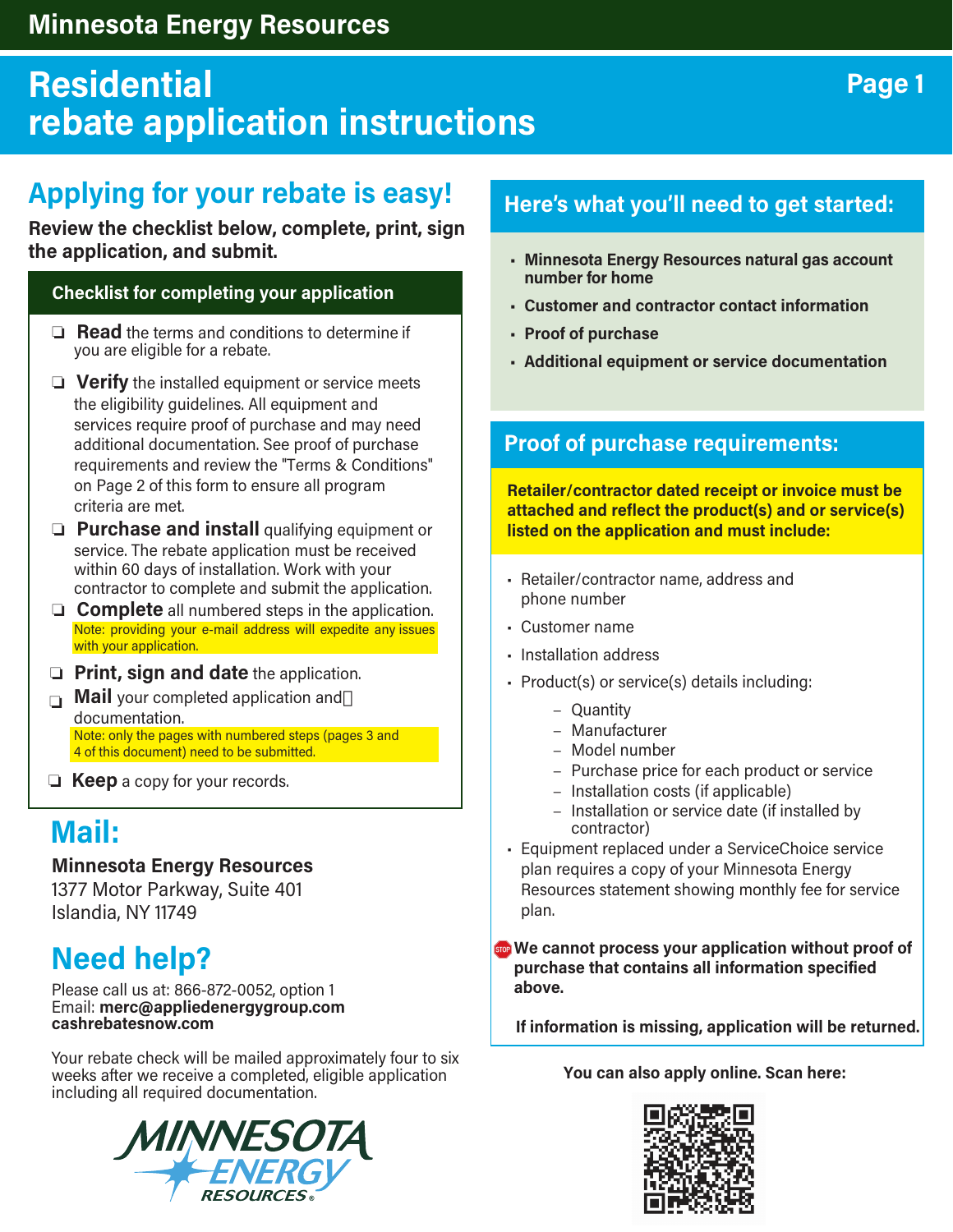# **Residential terms and conditions**

#### **General terms and conditions**

This program offers financial incentives for the purchase and installation of new natural gas equipment. Applications will be processed on a first-come, first-served basis. To qualify for rebates, an applicant must meet the following eligibility requirements:

- Be a current residential Minnesota Energy Resources customer or property owner for the installation address associated with the account number provided. Furthermore, the equipment and/or measures installed and rebated must be installed at the property associated with this account number and must reduce use of natural gas energy.
- **For equipment rebates, all equipment must be new. Refurbished or homemade systems are not eligible. Equipment installed under manufacturer warranty replacement does not qualify for a rebate.**
- To avoid delay, a final, itemized receipt for all material and labor related to the equipment and installation must be attached to this rebate application. Estimates and proposals will not be accepted, unless attached to receipt reflecting the identical amount. All applications must be received within 60 days of installation.
- Minnesota Energy Resources is not responsible if the dealer does not provide accurate information about the amount of a rebate or equipment eligibility. It is the responsibility of the customer to ensure that the program requirements are met. •
- Where applicable, energy efficiency ratings must comply with those listed in the Air-Conditioning, Heating and Refrigeration Institute (AHRI) Directory, ENERGY STAR, and the Home Ventilation Institute (HVI) for space heating and water equipment. Ratings can be found by model number at www.ahridirectory.org, www.energystar.gov or www.hvi.org. Submitting an AHRI, ENERGY STAR or HVI certificate with your application and invoice is highly recommended. These lists and directories for qualifying equipment are dynamic and change frequently. •
- We reserve the right to request proof of payment. This can be either a credit card receipt or statement showing the charges paid to your contractor, or a copy of the front and back of a cashed check made out to your contractor and showing the payee name, date and amount.
- Rebate checks will be made payable to customer or property owner shown on receipt. This must match the customer or property owner of record. Installers or contractors are not eligible to receive their customer's rebates.
- Contractors performing work on their own properties must provide proof of purchase and payment.
- If you are building a home, you must obtain an invoice from your builder or heating dealer. Only one rebate per piece of equipment.
- Participants understand they are not eligible to receive a rebate for this improvement earned under a different Minnesota Energy Resources program. Only one rebate per piece of equipment is permitted.
- If more than one measure was installed, receipt must itemize costs for each measure.
- This program is subject to regulatory rules and orders. Minnesota Energy Resources reserves the right to change any portion of this program or to end this program without notice.
- All projects must comply with applicable federal, state and local laws and regulations, including building codes.

#### **Misrepresentation**

Making false statements on any Minnesota Energy Resources application is punishable by law. Any person who knowingly files an application containing materially false information or who purposely conceals information commits a fraudulent act that subjects such person to criminal and civil penalties. Minnesota Energy Resources shall have the right to recover payments made in reliance on fraudulent or misrepresented information. This section shall not limit other remedies that may be available for the filing of false or fraudulent applications.

#### **Verification**

Incomplete applications will be delayed. After approval, please allow four to six weeks for delivery of the rebate check. Minnesota Energy Resources reserves the right to inspect and verify any work before and/or after issuing rebates.

#### **Tax information**

Rebates may be subject to federal and/or state income tax reporting. Applicant is responsible for contacting a qualified tax advisor to determine tax liability. Minnesota Energy Resources is not responsible for any tax consequences of the Minnesota Energy Resources rebate program.

#### **Disclaimer**

Minnesota Energy Resources does not quarantee that installation of improvements for rebates will result in reduced energy usage or demand, or in cost savings. The Customer will hold harmless Minnesota Energy Resources and its officers, directors, shareholders, agents, employees, and representatives from all claims, liabilities, fines, interest, costs, expenses, and damages incurred by the Customer, for any damage, injury, death, loss or destruction of any kind to persons or property, to the extent the damage, injury, death, loss or destruction arises out of or is related to the conduct, negligence, willful misconduct, misrepresentation, breach of warranty or other breach of this application form on the part of Minnesota Energy Resources.

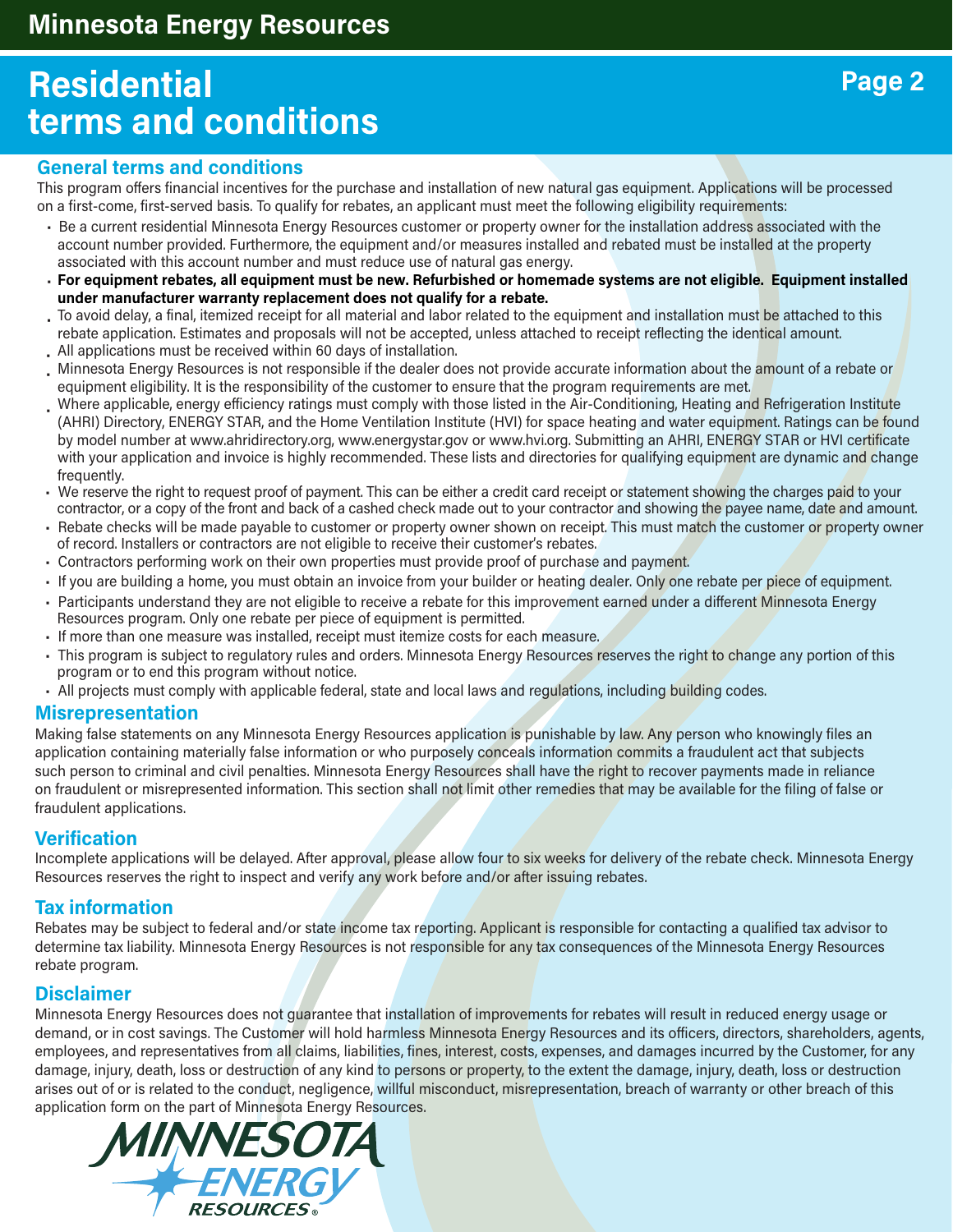### **Residential existing homes rebate application**

Minnesota Energy Resources is a natural gas utility serving 179 communities across Minnesota. You must be a customer with an active account to participate.

**All information must be filled out andproof of purchase attached to ensure processing. Mail to: Minnesota Energy Resources,1377 Motor Parkway, Suite 401 Islandia, NY 11749**

| <b>Customer information</b><br><b>STEP1</b>                                                                                                                  | <b>Household information</b><br><b>STEP 2</b>                                                                                                                                                                                                                               |
|--------------------------------------------------------------------------------------------------------------------------------------------------------------|-----------------------------------------------------------------------------------------------------------------------------------------------------------------------------------------------------------------------------------------------------------------------------|
| Minnesota Energy Resources account number located on<br>your gas bill:<br>[STOP] Only continue if you are a Minnesota Energy Resources natural gas customer. | <b>Housing type (required):</b><br>$\Box$ Single-family dwelling $\Box$ Townhome/Condo $\Box$ Manufactured<br>$\Box$ Duplex<br>$\Box$ Triplex<br>$\Box$ Four-plex<br>$\Box$ Multi-family dwelling (5 units or more)<br>Is this a rental property? $\Box$ Yes $\Box$ No      |
| Customer name (as it appears on bill)<br><b>Installation address:</b>                                                                                        | Applicant is: Tenant Landlord<br>$\Box$ Homeowner<br><b>Equipment purchased is for:</b><br>$\Box$ Addition to home<br>$\Box$ Replacing old unit in existing home<br>Square footage:<br>Year home was built:<br>How did you hear about this program? (Check all that apply): |
| <b>Street</b><br>ZIP code<br>City<br><b>State</b>                                                                                                            | $\Box$ In-home audit<br>$\Box$ Social media $\Box$ Web<br>$\Box$ Another customer<br>$\Box$ Bill insert<br>$\Box$ Email<br>$\Box$ Contractor/retailer<br>$\Box$ Radio<br>$\Box$ Other                                                                                       |
| Telephone number                                                                                                                                             | <b>Contractor/dealer information</b><br><b>STEP 3</b>                                                                                                                                                                                                                       |
| email (will be used for rebate program notifications)                                                                                                        | $\Box$ Check here if self-installed                                                                                                                                                                                                                                         |
| Rebate check payable to:                                                                                                                                     | Company name                                                                                                                                                                                                                                                                |
|                                                                                                                                                              |                                                                                                                                                                                                                                                                             |
| Name must appear on invoice or account.                                                                                                                      | Contact name                                                                                                                                                                                                                                                                |
| <b>Mailing address:</b><br>(if different from installation address)                                                                                          | Company street address                                                                                                                                                                                                                                                      |
|                                                                                                                                                              | ZIP code<br><b>State</b><br>City                                                                                                                                                                                                                                            |
| <b>Street</b>                                                                                                                                                | Telephone number                                                                                                                                                                                                                                                            |

#### **STEP 4 Customer agreement**

By signing this application, I agree to the Terms and Conditions set forth on this application. I further acknowledge that I am authorized and hereby grant Minnesota Energy Resources express permission to release to company partners the data provided in this application and other related account information, such as consumption data, needed for the sole purpose of energy efficiency evaluation, reporting and program alerts. I understand and agree that when participating in a Minnesota Energy Resources Energy Efficiency Program, I am solely responsible for the selection of any contractor that will perform work. All contractual arrangements are solely between me and the contractor. I, the Customer, will hold harmless Minnesota Energy Resources and its officers, directors, shareholders, agents, employees and representatives from all claims, liabilities, fines, interest, cost, expenses, and damages incurred by me that arise out of my relationship with any contractor. If equipment is self-installed, I certify that equipment was installed at the address shown. I certify that all information I provided in the application is correct.

Customer signature: \_\_\_\_\_\_\_\_\_\_\_\_\_\_\_\_\_\_\_\_\_\_\_\_\_\_\_\_\_\_\_\_\_\_\_\_\_\_\_\_\_\_\_\_\_\_\_\_\_\_\_\_\_\_\_\_\_\_\_ Date: \_\_\_\_\_\_\_\_\_\_\_\_\_\_\_\_\_\_\_\_\_\_\_\_\_\_

**Signature required to process rebate.**

We cannot process your application without proof of purchase. See page 1 of application for invoice requirements. We are unable to accept applications that do not include all of the requested information. If information is missing, application will be returned.